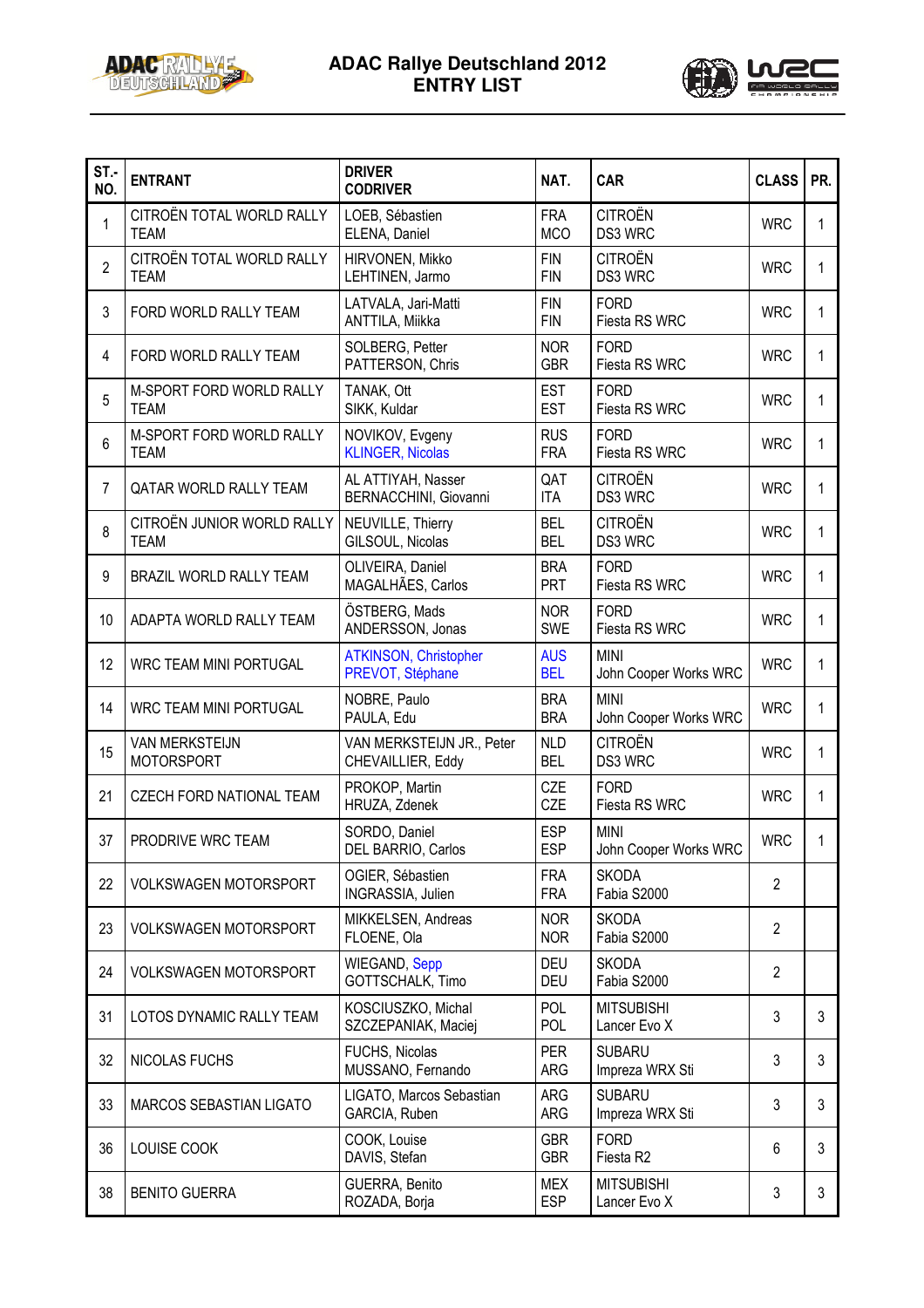| 39 | MENTOS ASCANIA RACING        | GORBAN, Valeriy<br>NIKOLAIEV, Andrii          | <b>UKR</b><br><b>UKR</b> | <b>MITSUBISHI</b><br>Lancer Evo IX              | 3              | 3 |
|----|------------------------------|-----------------------------------------------|--------------------------|-------------------------------------------------|----------------|---|
| 41 | <b>MENTOS ASCANIA RACING</b> | KIKIRESHKO, Oleksiy<br>LARENS, Sergei         | <b>UKR</b><br><b>EST</b> | <b>MITSUBISHI</b><br>Lancer Evo IX              | 3              | 3 |
| 42 | RICARDO TRIVIÑO BUJALIL      | TRIVIÑO BUJALIL, Ricardo<br>HARO, Alex        | <b>MEX</b><br><b>ESP</b> | <b>SUBARU</b><br>Impreza WRX Sti                | 3              | 3 |
| 44 | RAMONA KARLSSON              | KARLSSON, Ramona<br>WALFRIDSSON, Miriam       | <b>SWE</b><br><b>SWE</b> | <b>MITSUBISHI</b><br>Lancer Evo X               | 3              | 3 |
| 45 | <b>BOSOWA RALLY TEAM</b>     | AKSA, Subhan<br>JUDD, Jeff                    | <b>IDN</b><br><b>NZL</b> | <b>MITSUBISHI</b><br>Lancer Evo X               | 3              | 3 |
| 51 | <b>HERMANN GASSNER</b>       | GASSNER JR., Hermann<br>WICHA, Klaus          | <b>DEU</b><br><b>DEU</b> | <b>SKODA</b><br>Fabia S2000                     | $\overline{2}$ |   |
| 52 | <b>MATHIEU ARZENO</b>        | ARZENO, Mathieu<br>JAMOUL, Renauld            | <b>FRA</b><br><b>BEL</b> | <b>PEUGEOT</b><br>207 S2000                     | $\overline{2}$ |   |
| 53 | <b>MICHAEL BURRI</b>         | <b>BURRI, Michael</b><br>REY, Stéphane        | <b>CHE</b><br><b>CHE</b> | <b>PEUGEOT</b><br>207 S2000                     | $\overline{2}$ |   |
| 54 | SKYDIVE DUBAI RALLY TEAM     | AL KETBI, Rashid<br>ERTL, Daniela             | <b>UAE</b><br><b>AUT</b> | <b>SKODA</b><br>Fabia S2000                     | $\overline{2}$ |   |
| 55 | YAZEED RACING                | AL RAJHI, Yazeed<br>ORR, Michael              | SAU<br><b>GBR</b>        | <b>FORD</b><br>Fiesta S2000                     | $\overline{2}$ |   |
| 56 | <b>KARL KRUUDA</b>           | KRUUDA, Karl<br>JÄRVEOJA, Martin              | <b>EST</b><br><b>EST</b> | <b>SKODA</b><br>Fabia S2000                     | $\overline{2}$ |   |
| 57 | KHALID AL-SUWAIDI            | AL-SUWAIDI, Khalid<br><b>BEECH, Nick</b>      | QAT<br><b>GBR</b>        | <b>FORD</b><br>Fiesta S2000                     | $\overline{2}$ |   |
| 58 | <b>HERMANN GASSNER</b>       | GASSNER, Hermann<br>THANNHÄUSER, Karin        | <b>DEU</b><br><b>DEU</b> | <b>MITSUBISHI</b><br>Lancer Evo X               | 3              |   |
| 59 | YURIY PROTASOV               | PROTASOV, Yuriy<br>NESVIT, Kyrylo             | <b>UKR</b><br><b>UKR</b> | <b>SUBARU</b><br>Impreza WRX Sti                | 3              |   |
| 60 | <b>ESAPEKKA LAPPI</b>        | LAPPI, Esapekka<br>FERM, Janne                | <b>FIN</b><br><b>FIN</b> | <b>CITROEN</b><br>C <sub>2</sub> R <sub>2</sub> | 6              |   |
| 62 | SEBASTIEN CHARDONNET         | CHARDONNET, Sébastien<br>DE LA HAYE, Thibault | <b>FRA</b><br><b>FRA</b> | <b>CITROEN</b><br>DS3 R3T                       | 5              |   |
| 63 | <b>JONATHAN FRITSCH</b>      | FRITSCH, Jonathan<br><b>BUREY, Guillaume</b>  | <b>FRA</b><br><b>FRA</b> | <b>MITSUBISHI</b><br>Lancer Evo IX              | 3              |   |
| 64 | <b>EAMONN BOLAND</b>         | BOLAND, Eamonn<br>MORRISSEY, MJ               | <b>IRL</b><br><b>IRL</b> | <b>SUBARU</b><br>Impreza WRX Sti R4             | $\overline{2}$ |   |
| 65 | TIBOR ERDI JR.               | ERDI JR., Tibor<br>TABORSZKI, Attila          | <b>HUN</b><br><b>HUN</b> | <b>MITSUBISHI</b><br>Lancer Evo IX              | 3              |   |
| 66 | <b>RIFAT SUNGKAR</b>         | SUNGKAR, Rifat<br><b>BECKWITH, Scott</b>      | <b>IDN</b><br><b>AUS</b> | <b>SUBARU</b><br>Impreza WRX Sti                | 3              |   |
| 67 | TOMÁŠ KURKA                  | KURKA, Tomáš<br>MÜLLER, Jindřich              | CZE<br>CZE               | <b>MITSUBISHI</b><br>Lancer Evo X R4            | $\overline{2}$ |   |
| 68 | <b>ROBERT PRITZL</b>         | PRITZL, Robert<br>HEPPERLE, Karina            | <b>DEU</b><br><b>DEU</b> | <b>SUBARU</b><br>Impreza WRX Sti                | 3              |   |
| 69 | <b>HENK VOSSEN</b>           | VOSSEN, Henk<br>FINDHAMMER, Johan             | <b>NLD</b><br><b>NLD</b> | <b>MITSUBISHI</b><br>Lancer Evo X               | 3              |   |
| 70 | JAROSLAV MELICHÁREK          | MELICHÁREK, Jaroslav<br>MELICHÁREK, Erik      | <b>SVK</b><br><b>SVK</b> | <b>SKODA</b><br>Fabia S2000                     | $\overline{2}$ |   |
| 71 | PEKKA VIHMA                  | VIHMA, Pekka<br>SOHLBERG, Kristian            | <b>FIN</b><br><b>FIN</b> | <b>CITROEN</b><br>DS3 R3T                       | 5              |   |
| 72 | <b>SEBASTIAN SCHWINN</b>     | SCHWINN, Sebastian<br><b>BRACK, Martin</b>    | <b>DEU</b><br><b>DEU</b> | <b>PEUGEOT</b><br>207 R3T                       | 5              |   |